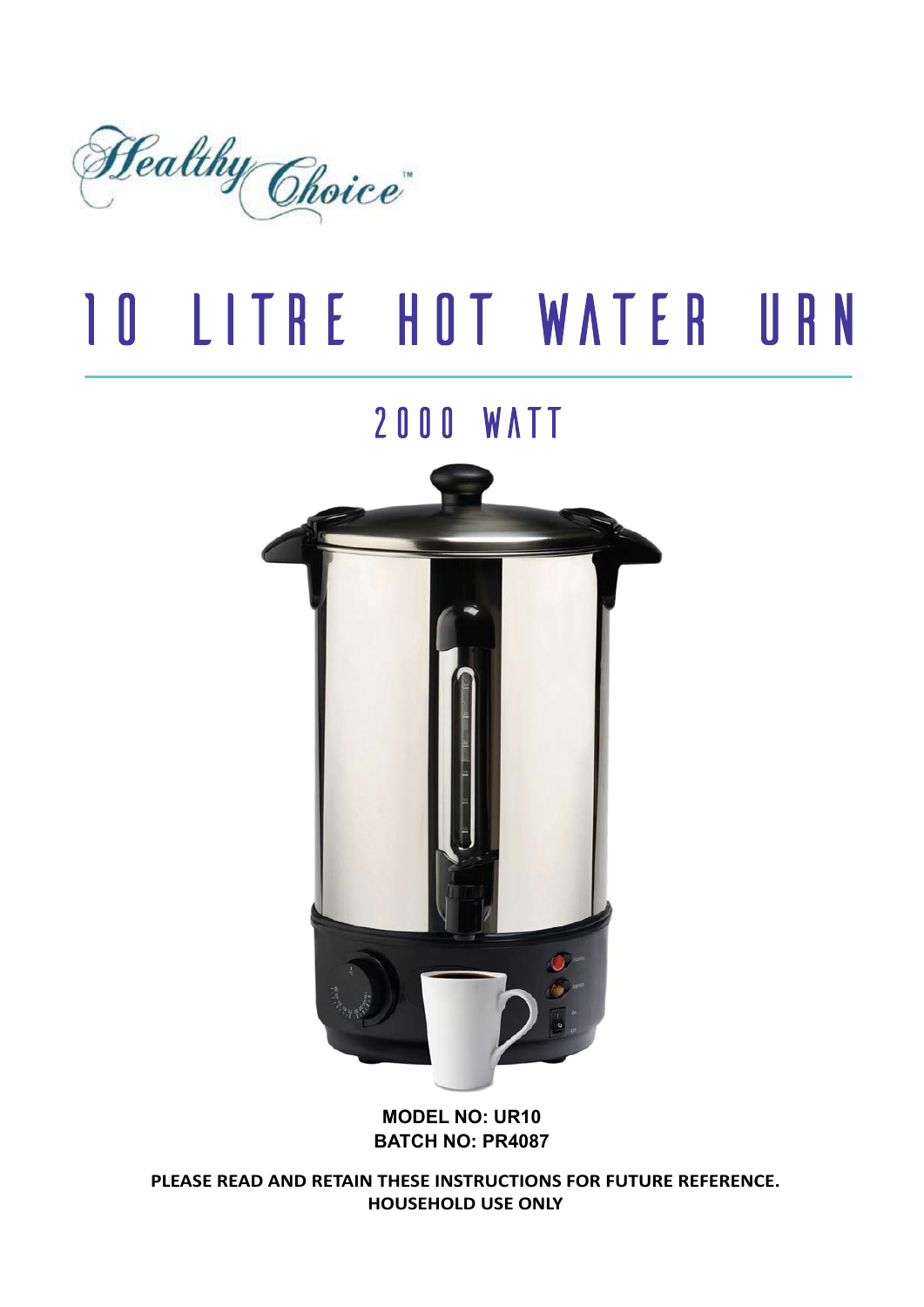# BEFORE USING THE WATER BOILER. PLEASE READ ALL THE **INSTRUCTIONS:**

# **GENERAL INFORMATION:**

- Never immerse the appliance in water.  $\bullet$
- Never switch on the appliance if there is no water in the tank.
- Always use the appliance on a dry, level and heat-resistant surface away from any edges
- Ensure hands are dry before using the appliance.
- This appliance produces boiling water ensure the unit is out of reach of children.

#### **INSTALLATION:**

- Before using the appliance, first clean the tank, top cover and body, etc.
- Place the unit upright on a firm and flat surface.
- Plug the appliance into an earthed socket while the unit is switched off.
- Do not use if the cord or plug are damaged.

#### **WARNING:**



• The outside of the appliance gets very hot during use. Do not touch the surface.

- Do not remove the top cover while boiling.
- If the appliance is overfilled, boiling water may spill out of the unit.
- Before first use, check the device specifications and the power supply in  $\bullet$ your network.
- This appliance is intended to be used in household and similar applications such as:
	- staff kitchen areas in shops, offices and other working environments;
	- farm houses:
	- by clients in hotels, motels and other residential type environments;
	- bed and breakfast type environments.
- The parts which are easy to touch may become hot, keep them out of the reach of babies and children.
- Ensure children are supervised and do not play with the appliance.
- This appliance is not intended for use by persons (including children)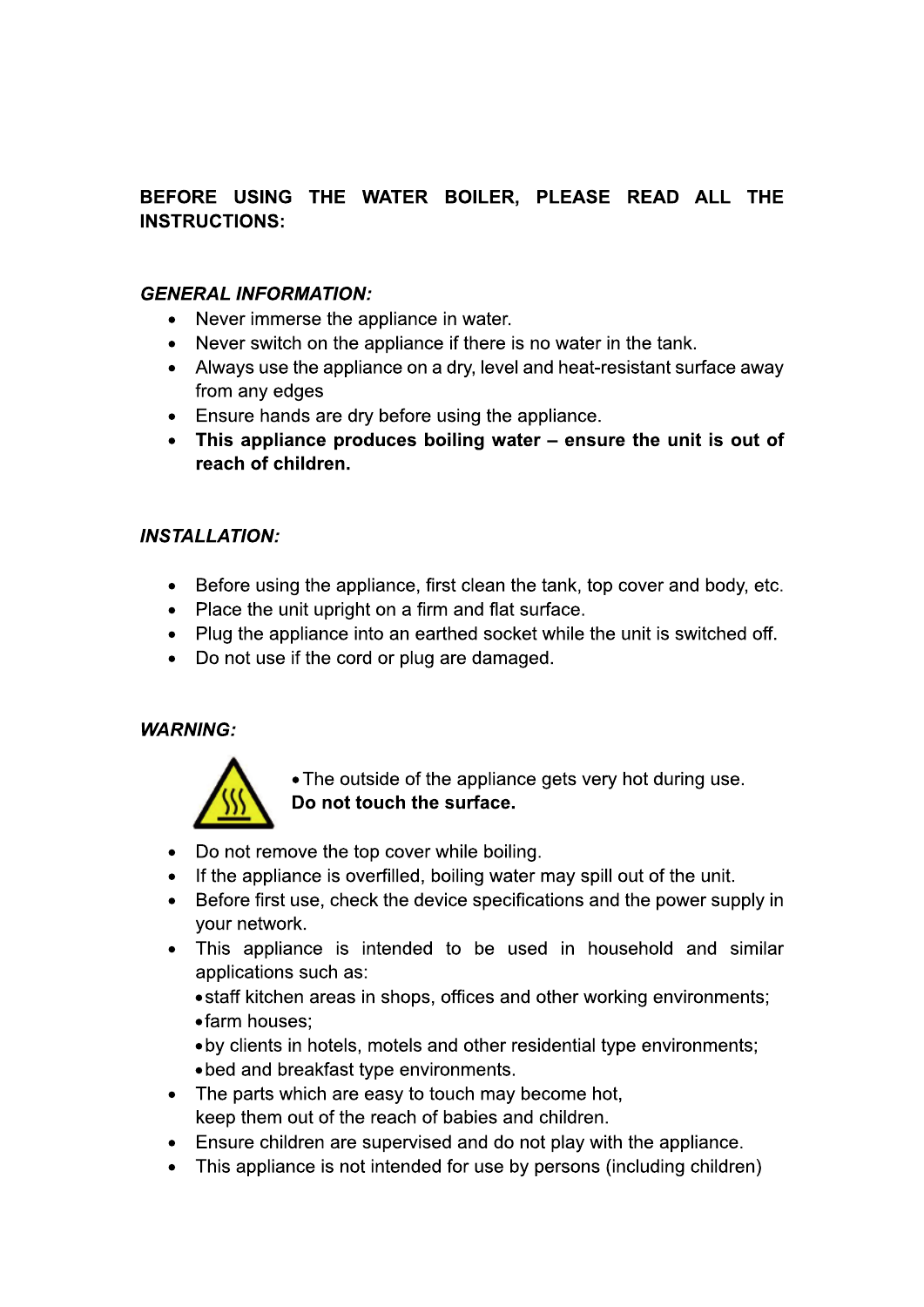with reduced physical, sensory or mental capabilities, or lack of experience and knowledge, unless they have been given supervision or instruction concerning use of the appliance by a person responsible for their safety.

- Do not operate the appliance if the plug, power cord or the appliance itself is damaged.
- If the power cord is damaged, you must have it replaced at by a qualified technician in order to avoid a hazard.
- The instructions shall state that the appliance is not intended to be operated by means of an external timer or a separate remote-control system.

# *HOW TO BOIL WATER:*

Note: This appliance is to be filled with water only. No other liquid, objects, or food shall be placed into the tank.

Fill the tank with cold water.

Fill the tank no more than the maximum level, which is marked on the inside of the tank.

Ensure the lid is placed on the urn.

Make sure the environmental temperature indoors is at about 10-38 degrees and the environmental humidity is less than 90%.

Switch the unit on. The heating indicator light will be on (red indicator light).

Place the temperature dial to the 95 degree mark until it boils.

When the water has started to boil, reduce the temperature to 80 degrees. The keep warm indicator light (orange indicator light) will be on.

The urn will maintain the temperature at 80 degrees. When the temperature has dropped, then urn will begin to heat the water until it reaches 80 degrees again.

We highly recommend that the temperature remains at 80 degrees and that the water level is between 35 to 40.

We do not recommend that the urn is used for more than 15 hours of continuous use.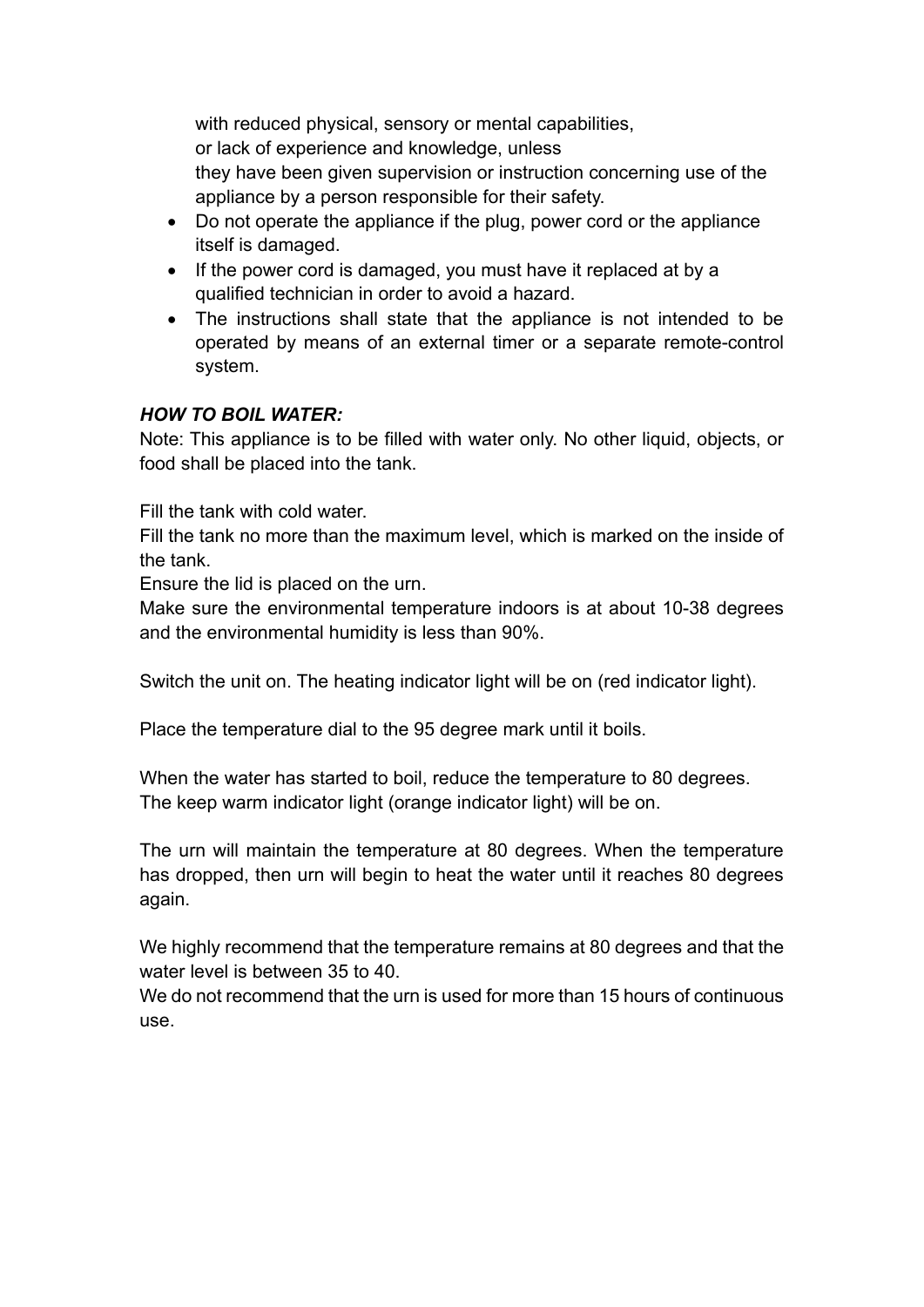# *THERMAL CUT-OUT:*

The appliance is fitted with a thermal cut-out. If this is activated, the unit will turn itself off, although the lamp with remain on. **The unit must be unplugged before it can be reset.** To reset the appliance, wait until the unit has cooled down. The reset button is located on the underside of the appliance.

This safety device may have been switched off during transport, if so reset the thermal cut-off following the above instructions.

If resetting this thermal cut-out does not switch the unit back on, please contact the manufacturer.

# *CLEANING THE APPLIANCE:*

This unit must be cleaned thoroughly after each use. This is in addition to a weekly cleaning using vinegar to remove mineral deposits. If these deposits are not removed, pitting of the metal can occur and may result in damage to the appliance.

# *CLEANING AFTER USE:*

- Clean the tank, top cover and the body, etc. and dry them with a soft dry cloth. All these parts are made of stainless steel and can be cleaned with a scouring agent.
- $\bullet$  If the appliance is to function properly, the cavity in the middle of the base must be free of lime scale. Use a scale remover if necessary.
- This heater includes an overheat protection system that turns off the heater when parts of the unit are getting excessively hot.
- $\bullet$  To clean the tap, move a brush up and down through the tap, then insert the brush through opening inside the appliance to clean the tap connection.
- Wash the tap handle in hot soapy water and rinse. Replace the tap.
- Do not use baking soda to clean the appliance as it can discolor and pit the metal.

# *USAGE PARAMETERS:*

|              |                 | Model   Power   Volume   Voltage | Temperature | ∣ Humidity    |
|--------------|-----------------|----------------------------------|-------------|---------------|
| UR10   2000W | $\overline{10}$ | 220-240V/50Hz   10-38 degrees    |             | Less than 90% |